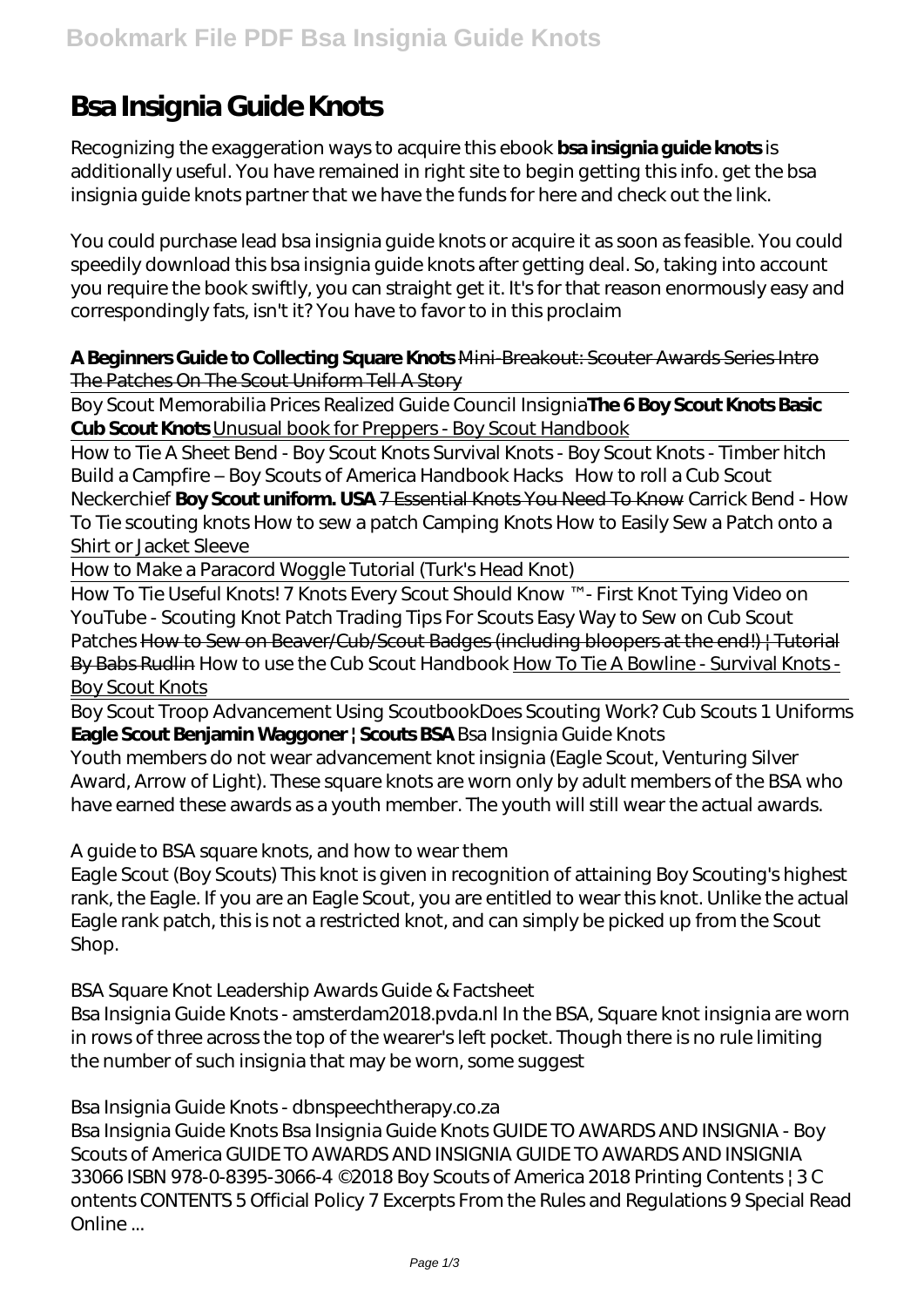# Bsa Insignia Guide Knots - cdkctr.whatisanadrol.co

Adjustable Guy Line Knot - Quick \u0026 Easy To TieA Beginners Guide to Collecting Square Knots Knots, Books and Line Revised! Cub Scout Patch \u0026 Badge Placement Mini-Breakout: The District Award of Merit Does Scouting Work?The Patches On The Scout Uniform Tell A Story Useful Knots for Pioneering Survival Knots-Boy Scout Knots-Two Half Hitches Top Five Useful Knots for camping, survival, hiking, and more

#### Bsa Insignia Guide Knots - amsterdam2018.pvda.nl

INSIGNIA - Boy Scouts of America Download Bsa Insignia Guide - browserquest.mozilla.org Bsa Uniform Insignia Guide - web.editor.notactivelylooking.com Bsa Insignia Guide Knots amsterdam2018.pvda.nl Bsa Uniform And Insignia Guide No 33066 Bsa Insignia Guide web.sima.notactivelylooking.com Bsa Insignia Guide 33066 - installatienetwerk.nl

Bsa Insignia Guide | www.stagradio.co The official online store of the Boy Scouts of America.

#### Knot - Patches and Badges - Insignia

Cloth badges and embroidered square knots are representative of metal pin-on awards and are designed for the convenience of the wearer. Generally, when a cloth badge or knot is worn, the metal one is not worn.

# GUIDE TO AWARDS AND INSIGNIA - Boy Scouts of America

Download the entire guide to Boy Scouts of America patches & insignias, including placement on uniforms.

# Guide to Awards and Insignia | Boy Scouts of America

Boy Scout youth advancement patches may be worn on the Venturing uniform, but they cannot wear both the Boy Scout rank patch and a Venturing Awards patch at the same time. Venturers may also wear the Arrow of Light and Eagle knots if earned. A female Venturer or adult advisor may wear the Girl Scout Gold Award if earned in Girl Scouting.

# Uniform Guide | Boy Scouts of America

In the BSA, Square knot insignia are worn in rows of three across the top of the wearer's left pocket. Though there is no rule limiting the number of such insignia that may be worn, some suggest limiting to three rows of three. When fewer than 3 knots are worn in a particular row, knots are generally centered to the pocket, or the row below them.

# Square knot insignia - Wikipedia

Read PDF Bsa Insignia Guide Knots challenging the brain to think augmented and faster can be undergone by some ways. Experiencing, listening to the supplementary experience, adventuring, studying, training, and more practical deeds may assist you to improve. But here, if you complete not have sufficient epoch to get the concern directly, you can

# Bsa Insignia Guide Knots - thebrewstercarriagehouse.com

uniVersal and nonunit insignia | 69 u ni V ersal and n onunit i nsignia UNIVERSAL AND NONUNIT INSIGNIA Nameplate, white letters on black plastic, No. 20100; worn by all members, above right pocket, either above BSA strip or above interpreter strip. May also be worn at top edge of left breast pocket on male dress uniform or on right lapel of female dress uniform.